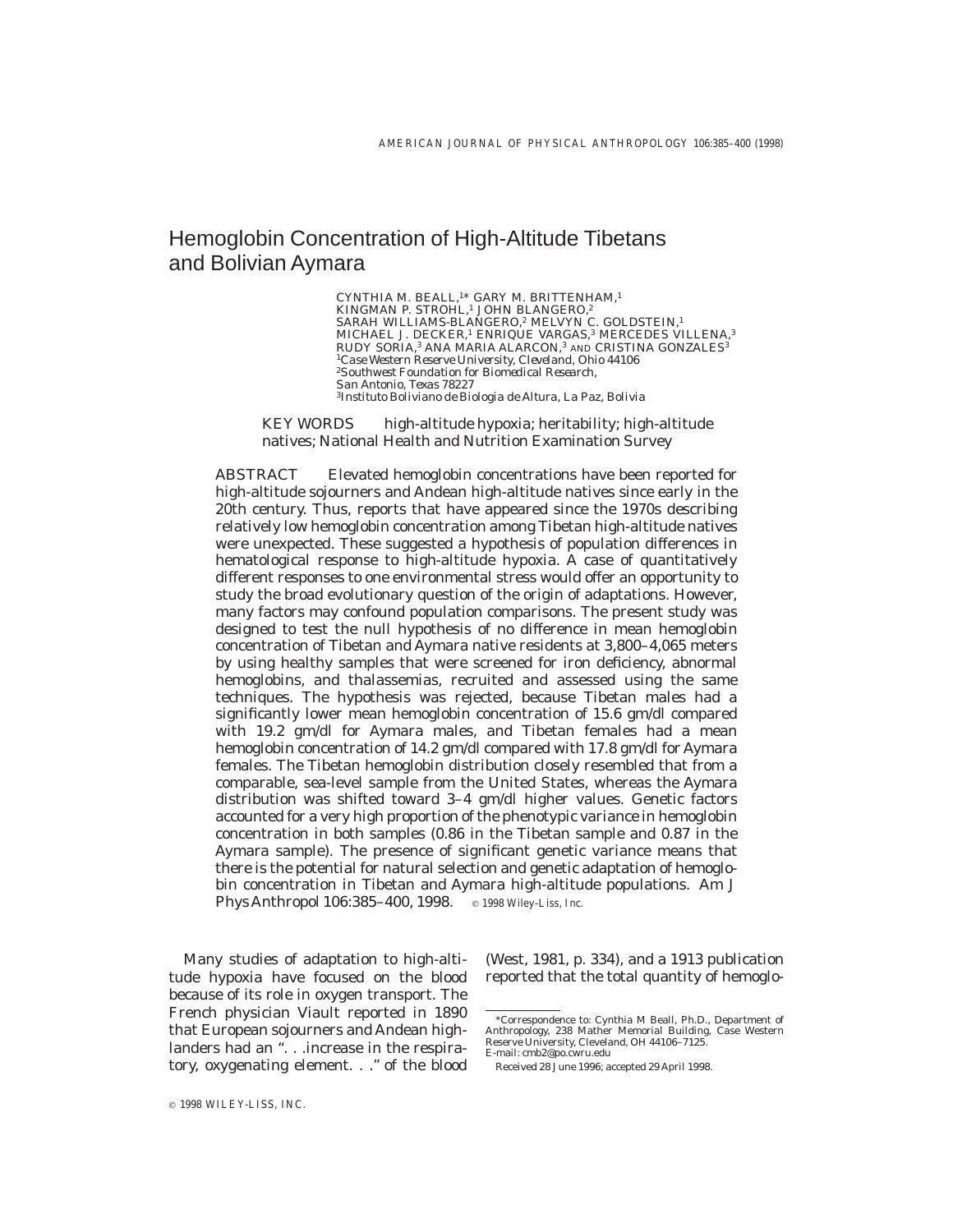bin was increased in sojourners to Pike's Peak (Douglas et al., 1913). Subsequently, many studies of hemoglobin concentration confirmed those findings in sojourners and Andean high-altitude natives (for review, see Winslow and Monge, 1987). The inference was that this was the universal human adaptive hematological response to high-altitude hypoxia, because it was exhibited by Europeans with brief exposure to the stress and by Andean high-altitude natives with millennia of exposure. However, since the 1970s, numerous reports of relatively low hemoglobin concentration among Tibetan highaltitude natives suggested a hypothesis of Tibetan-Andean population differences in hematological response to high-altitude hypoxia. Generally, samples of Tibetan highlanders averaged 1.4 gm/dl less hemoglobin than their Andean counterparts at comparable (3,400–5,000 meters) altitude (Beall et al., 1990), and, in some cases, the hemoglobin concentration did not differ from sea level (Beall and Reichsman, 1984). These findings appeared to illustrate quantitatively different adaptations in two populations that have been exposed to the same stress and, presumably, to the same selective pressures for millennia. If a new model of two population-specific responses to life-long hypoxia replaces the old model of one universal response, then this raises important, broad, evolutionary questions about the origins and universality of human adaptations.

Although the existing body of data strongly suggested a hypothesis of Tibetan-Andean population differences in hematological response to high-altitude hypoxia, the possible confounding effect of widespread iron deficiency limiting hemoglobin synthesis had not been excluded firmly as an explanation for the lower Tibetan values. The present study was designed to test the null hypothesis of no difference in mean hemoglobin concentration of samples of Tibetan and Bolivian Aymara native residents at 3,800– 4,065 meters who were recruited into the study, screened for iron-deficiency, and assayed by using the same procedures.

## **MATERIALS AND METHODS**

## **Population and sample**

The study was conducted in rural sites at 3,800–4,065 meters in the Tibet Autonomous Region (TAR) of China and in Bolivia. The Tibetan study site was Pen-Dri, two rural, agropastoral villages with a population of 773 ethnic Tibetans living at 3,800– 4,065 meters in Lhasa Municipal District, TAR. The average barometric pressure was 479 Torr. Each household was contacted in May-June or October-November 1993 in order to invite household members and their biological relatives 9 years of age and older to participate in a study collecting interview, genealogical, anthropometric, and physiological data. Ninety-six percent of the households contributed one or more participants. Sixty-eight percent of those who were eligible by age participated and yielded a total sample of 428 people who ranged in age from 9 years to 82 years. Age was verified with reference to reported animal year of birth, which was then translated into the equivalent Western calendar year. Nearly all were residents of these two communities, which were traditionally inhabited only by Tibetans and where Tibetan is the everyday language. All were life-long, high-altitude, native residents at 3,600 meters or higher (with the exception of one low-altitude native who had lived in the village since 1950). Venipuncture blood samples were requested from volunteers 14 years of age and older.

The Bolivian study site was composed of four dispersed communities in Provincia Murillo, Departamento La Paz, Bolivia with a population of 1,175 ethnic Aymara living at 3900–4000 meters. The average barometric pressure was 478 Torr. Each household was contacted between May and August 1994 in order to invite household members and their biological relatives 14 years of age and older to participate in the study. Age was verified by birth certificates, by identity cards, and by reference to historical events for a few elderly people. Sixty-four percent provided a birth certificate or an identity card issued upon presentation of a birth certificate. Seventy-seven percent of all households participated. Fifty-seven percent of the residents who were eligible by age participated and yielded a total sample of 608 people 13–94 years of age. Seventy percent of the sample resided in the four communities, and the rest were relatives residing elsewhere (one at low altitude). All were Aymara (except for one Quechua) natives of this or nearby high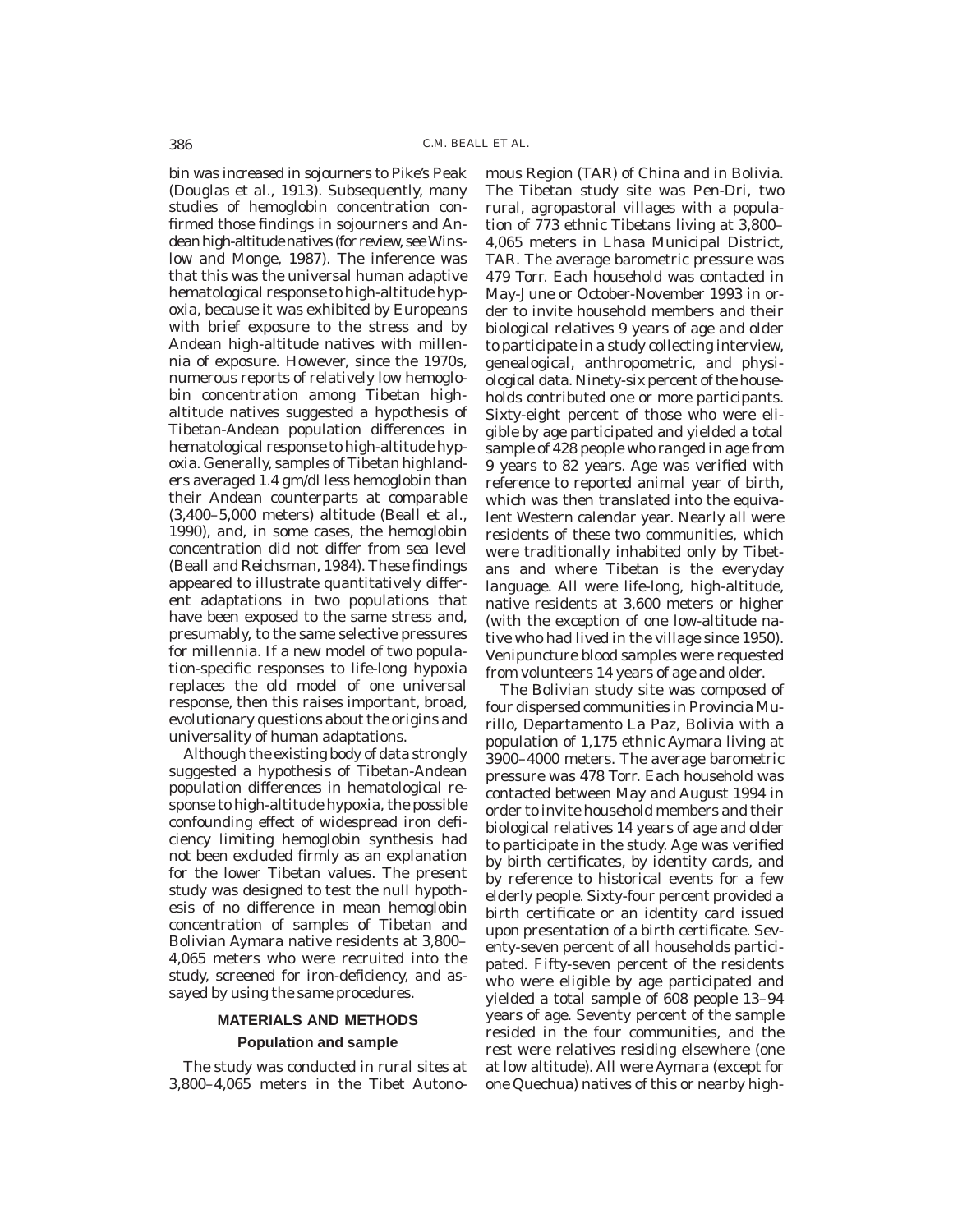altitude communities that were traditionally inhabited by Aymara and where Aymara is the everyday language. Venipuncture blood samples were requested from all study participants.

#### **Methods**

Following standard phlebotomy procedures, a venous blood sample was obtained in a 3-ml draw, EDTA-containing Vacutainer and then thoroughly mixed. Two 10-µl samples of whole blood were removed promptly, and each was mixed with Uni-Heme reagent in a Unopette microcollection system (Becton-Dickinson, Rutherford, NJ). The transmittances of the resulting cyanmethemoglobin solutions were read twice at 540 nm with a Milton Roy Mini 20 spectrophotometer (Milton Roy, Rochester, NY). Hemoglobin concentration was calculated from the average of the four transmittance values. The calculation used an equation relating the hemoglobin concentration of low, medium, and high Coulter hemoglobinometer controls/calibrator solutions (Coulter Diagnostics, Hialeah, FL) to their transmittance measured with a Beckman DU8 Spectrophotometer in our laboratory in Cleveland, Ohio, and confirmed with the Milton Roy Mini 20 at the time of data collection in the field. To ensure that the accuracy of hemoglobin measurement under field conditions did not differ significantly from those in a laboratory certified by the College of American Pathologists, hemoglobin concentrations were determined in the following manner: 1) The calibration of the field spectrophotometer was verified by comparison with a Beckman DU-8 spectrophotometer before and after visits to each field site. 2) On each day when measurements of hemoglobin were made in the field, the transmittances of the low, medium, and high Coulter hemoglobinometer controls/calibrator solutions were measured in association with the measurements of hemoglobin concentration in the study participants. Hemoglobin measurements were considered suitable for analysis when the field spectrophotometer readings of the low, medium, and high calibrating solutions yielded transmittance values within 2% of the known transmittance obtained for the three calibrating solutions and the cyanmethemoglobin standard solu-

tions by a Beckman DU8 spectrophotometer in our laboratory in Cleveland. This avoided possible measurement noise due to daily or annual machine drift by using only data collected when the portable field instrument measured within the stated tolerance range defined on the basis of a reference laboratory instrument. On those days, the average difference between hemoglobin concentration estimated by the equation generated from the field instrument and that estimated by the equation generated from the reference laboratory instrument differed by  $0.04 \pm 0.06$  (standard error of the mean) gm/dl,  $n = 305$ .

The remaining sample was allowed to separate, and the plasma and cells were pipetted into separate microtubules and frozen in liquid nitrogen for transport to Cleveland. Iron status was evaluated by radioimmunoassay of plasma ferritin (RAMCO, Houston, TX) and assay of zinc erythrocyte protoporphyrin (Aviv model 206D, ZP hematofluoremeter, Aviv Biomedical, Lakewood, NJ). Hemoglobin  $A_2$  was measured by minicolumn chromatography (Isolab Quik-SEP A2 columns, Isolab, Akron, OH), and hemoglobin electrophoresis was performed by using cellulose acetate (Helena Labs, Beaumont, TX). The percent oxygen saturation  $(SaO<sub>2</sub>)$  of arterial hemoglobin was measured by using a Criticare  $501 + f$ inger pulse oximeter (Criticare Systems, Inc., Waukeshau, WI), as described elsewhere (Beall et al., 1997; Beall and Goldstein, 1990). Anthropometry was performed following standard protocols. Body mass index (BMI) was calculated as weight in kg divided by the square of height in meters. All measurements were conducted with awake, quietly resting study participants during a single visit to a field laboratory established in a central location in the study community.

Socioeconomic and lifestyle data were obtained by a questionnaire that was administered in Tibetan, Spanish, or Aymara. It elicited information on occupation, work history, education, smoking, alcohol consumption, and coca chewing. Occupation was categorized as full-time farmer or other. Work history was categorized according to whether or not an individual was currently working in a nearby urban area (La Paz in Bolivia or Lhasa in the TAR), had previously worked in that urban area, or had spent his entire life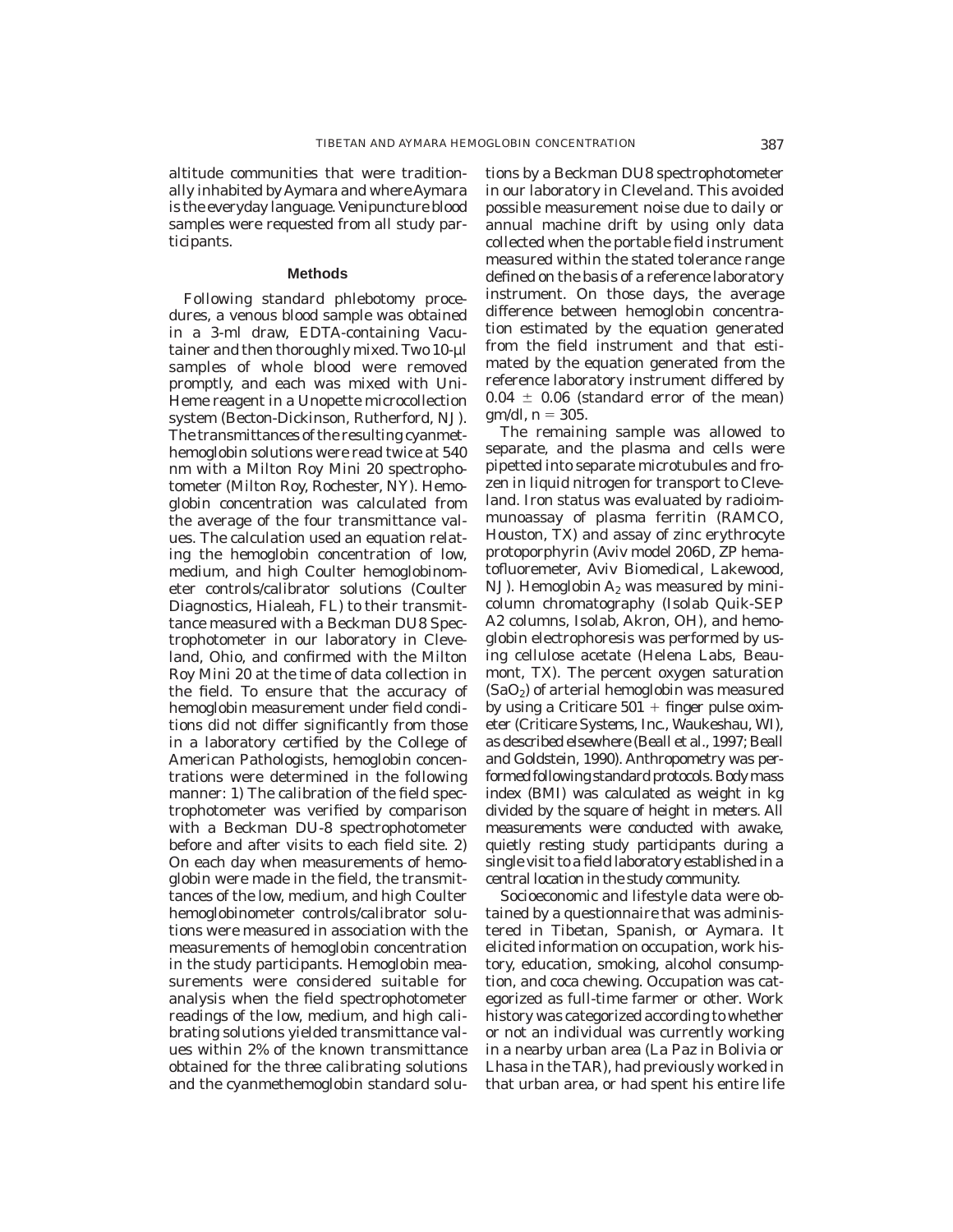in the rural sector. Student status was assessed in terms of whether or not the individual was currently enrolled in school. Educational experience was measured in terms of the number of years of school attendance and was categorized as no years versus any years. Cigarette smoking behavior was assessed by a question asking whether the individual used tobacco products, including cigarettes, cigars, pipes, or snuff. Answers were categorized as presence or absence of cigarette smoking (irrespective of the frequency). Alcohol use was assessed by a question asking whether the individual drank alcoholic beverages, including traditional, locally brewed beverages and commercially produced ones: Answers were categorized as no use or some use (irrespective of the frequency). Coca chewing was assessed in Bolivia by a question asking whether the individual chewed coca leaves: Answers were categorized as no use or some use (irrespective of the frequency).

#### **Analysis**

The total sample consisted of 349 Tibetans 14–90 years of age and 607 Bolivian Aymara 13–94 years of age. To control for several potential sources of confounding, the analysis is based on subsamples of healthy (by self report) individuals who were not iron deficient and who had a normal hemoglobin electrophoretic pattern in cellulose acetate and less than  $3.5\%$  hemoglobin  $A_2$  (to exclude abnormal hemoglobin variants and thalassemias, respectively). The absence of iron deficiency was defined as having normal values on two laboratory tests of iron status. Those were plasma ferritin level greater than 12 ng/ml and zinc erythrocyte protoporphyrin level less than or equal to 70 µg/dl red blood cells (Expert Scientific Working Group, 1985; Looker et al., 1995). In addition, women who were pregnant or who had given birth in the past year were excluded. Individuals reporting symptoms consistent with illnesses, such as tuberculosis or frequent nose bleeds, that might influence hemoglobin concentration were also excluded from analysis. Table 1 describes the number of individuals in the various exclusion categories, resulting in a potential sample for analysis of 219 Tibetans and 492

*TABLE 1. Exclusion criteria applied to total sample with available hemoglobin concentration to identify a subsample that was not iron deficient, had normal electrophoretic pattern, was not pregnant, had not recently delivered an infant, was healthy, and had technically acceptable hemoglobin concentration determination*

| Criteria                            | Tibetan<br>sample<br>(n) | <b>Bolivian</b><br>Aymara<br>sample<br>(n) |
|-------------------------------------|--------------------------|--------------------------------------------|
| Total with hemoglobin concentra-    |                          |                                            |
| tion determinations                 | 349                      | 607                                        |
| Iron deficiency                     | 9                        | 19                                         |
| No iron status determination        | 61                       | 20                                         |
| Abnormal electrophoretic pattern    | 6                        | 0                                          |
| Pregnant and not excluded by the    |                          |                                            |
| above criteria                      | 5                        | 14                                         |
| Delivered an infant in past year    |                          |                                            |
| and not excluded by the above       | 15                       | 37                                         |
| Self-reported symptoms consistent   |                          |                                            |
| with illness influencing hemo-      |                          |                                            |
| globin concentration and not        |                          |                                            |
| excluded by the above               | 29                       | 19                                         |
| Healthy, not iron deficient, normal |                          |                                            |
| electrophoresis, not pregnant,      |                          |                                            |
| no recent delivery subsample        | 219                      | 492                                        |
| Technically acceptable subsample    | 136                      | 174                                        |

Aymara. Technically acceptable measurements were available for 136 Tibetans and 174 Aymara and formed the basis of this report.

Tables 2 and 3 demonstrate that the samples of healthy people who were not iron deficient and the subsamples for hemoglobin concentration analysis did not differ in physical, socioeconomic, and lifestyle characteristics among the Tibetans or the Aymara. The tables demonstrate the representativeness of the hemoglobin concentration subsamples that were 39% and 29% of the healthy Tibetan and Aymara samples of people who were not iron deficient, respectively. The average age, BMI, plasma ferritin, plasma zinc erythrocyte protoporphyrin, and  $SaO<sub>2</sub>$ of the healthy people who were not iron deficient and the hemoglobin concentration subsamples did not differ. The healthy, not iron-deficient samples and the hemoglobin concentration subsamples also resembled one another closely in socioeconomic characteristics, such as the percent of full-time farmers and the percent of individuals who were living or working outside the rural community, currently enrolled in school, and uneducated. They had similar lifestyle characteristics, such as the percent of people who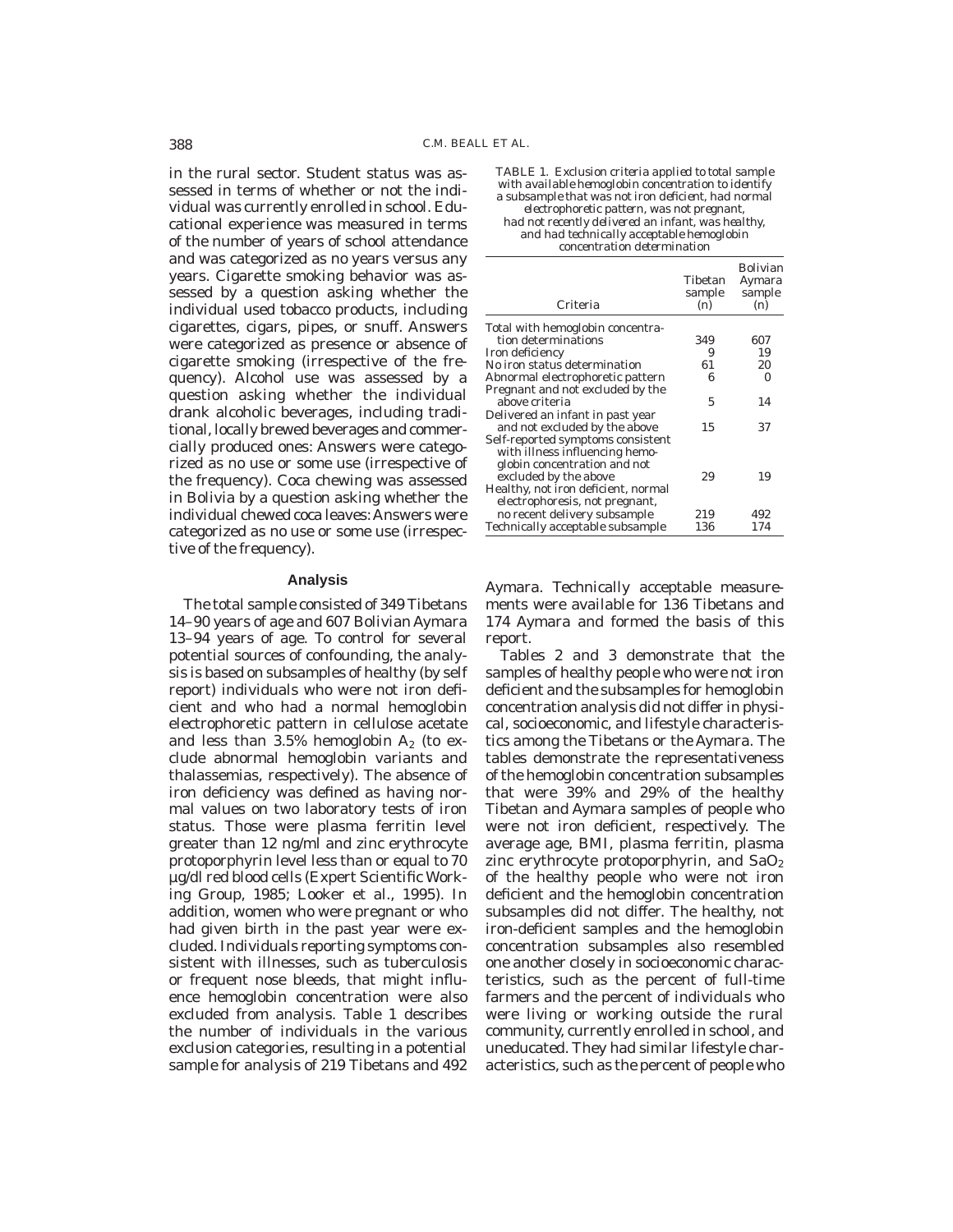|                                                             |                                          | <b>Tibetan males</b>                    | <b>Tibetan females</b>                   |                                         |
|-------------------------------------------------------------|------------------------------------------|-----------------------------------------|------------------------------------------|-----------------------------------------|
| Characteristic                                              | Healthy, not<br>iron-deficient<br>sample | Subsample for<br>hemoglobin<br>analyses | Healthy, not<br>iron-deficient<br>sample | Subsample for<br>hemoglobin<br>analyses |
| <b>Number</b>                                               | 110                                      | 75                                      | 109                                      | 61                                      |
| Biological characteristics (mean $\pm$ SEM)                 |                                          |                                         |                                          |                                         |
| Age (years)                                                 | $32 \pm 1.5$                             | $34 \pm 1.8$                            | $36 \pm 1.7$                             | $35 \pm 2.3$                            |
| BMI $(kg/m2)$                                               | $18.3 \pm 0.18$                          | $18.4 \pm 0.20$                         | $18.6 \pm 0.22$                          | $18.5 \pm 0.30$                         |
| Plasma ferritin (ng/ml)                                     | $106.3 \pm 10.57$                        | $111.6 \pm 12.39$                       | $42.2 \pm 5.40$                          | $40.8 \pm 3.47$                         |
| Plasma zinc erythrocyte protoporphyrin                      |                                          |                                         |                                          |                                         |
| $(\mu$ g/dl red blood cells)                                | $23.9 \pm 1.18$                          | $25.2 \pm 1.53$                         | $31.4 \pm 1.86$                          | $29.6 \pm 2.71$                         |
| SaO <sub>2</sub> (%)                                        | $89 \pm 0.3$                             | $89 \pm 0.3$                            | $89 \pm 0.3$                             | $90 \pm 0.4$                            |
| Socioeconomic and lifestyle characteristics<br>(% of total) |                                          |                                         |                                          |                                         |
| Full-time farmers (%)                                       | 86.4                                     | 90.7                                    | 90.8                                     | 91.8                                    |
| Presently working in urban area or did so in the            |                                          |                                         |                                          |                                         |
| past (%)                                                    | 8.2                                      | 9.3                                     | 4.6                                      | 3.3                                     |
| Presently enrolled as a student                             | 5.5                                      | $\mathbf{0}$                            | 4.6                                      | 4.9                                     |
| Had no formal education (%)                                 | 40.0                                     | 48.0                                    | 66.1                                     | 70.5                                    |
| Does not smoke cigarettes (%)                               | 26.2                                     | 27.8                                    | 100                                      | 100                                     |
| Does not drink alcoholic beverages (%)                      | 39.1                                     | 38.7                                    | 57.8                                     | 54.1                                    |

*TABLE 2. Biological, socioeconomic, and lifestyle characteristics of the Tibetan sample*<sup>1</sup>

<sup>1</sup> BMI, body mass index; SaO<sub>2</sub>, percent of oxygen saturation of arterial hemoglobin.

*TABLE 3. Biological, socioeconomic, and lifestyle characteristics of the Aymara sample*<sup>1</sup>

|                                                          | Aymara males             |                                                      | Aymara females           |                                                      |
|----------------------------------------------------------|--------------------------|------------------------------------------------------|--------------------------|------------------------------------------------------|
| Characteristic                                           | iron-deficient<br>sample | Healthy, not Subsample for<br>hemoglobin<br>analyses | iron-deficient<br>sample | Healthy, not Subsample for<br>hemoglobin<br>analyses |
| Number                                                   | 283                      | 91                                                   | 209                      | 83                                                   |
| Biological characteristics (mean $\pm$ SEM)              |                          |                                                      |                          |                                                      |
| Age (years)                                              | $36 \pm 1.0$             | $37 \pm 1.9$                                         | $36 \pm 1.2$             | $38 \pm 2.0$                                         |
| $BMI$ (kg/m <sup>2</sup> )                               | $22.2 \pm 0.19$          | $22.3 \pm 0.35$                                      | $23.1 \pm 0.29$          | $23.4 \pm 0.43$                                      |
| Plasma ferritin (ng/ml)                                  | $58.5 \pm 2.25$          | $61.8 \pm 4.33$                                      | $40.3 \pm 2.60$          | $47.0 \pm 4.06$                                      |
| Plasma zinc erythrocyte protoporphyrin                   |                          |                                                      |                          |                                                      |
| $(\mu$ g/dl red blood cells)                             | $38.0 \pm 0.98$          | $36.8 \pm 2.07$                                      | $51.8 \pm 1.70$          | $53.0 \pm 2.29$                                      |
| SaO <sub>2</sub> (%)                                     | $92 \pm 0.2$             | $92 \pm 0.4$                                         | $91 \pm 0.3$             | $90 \pm 0.4$                                         |
| Socioeconomic and lifestyle characteristics (% of total) |                          |                                                      |                          |                                                      |
| Full-time farmers (%)                                    | 27.2                     | 36.3                                                 | 85.2                     | 84.3                                                 |
| Presently working in urban area or did so in the         |                          |                                                      |                          |                                                      |
| past (%)                                                 | 52.3                     | 53.8                                                 | 82.8                     | 86.7                                                 |
| Presently enrolled as a student (%)                      | 17.0                     | 22.0                                                 | 9.6                      | 10.8                                                 |
| Had no formal education (%)                              | 7.4                      | 8.8                                                  | 21.5                     | 26.5                                                 |
| Does not smoke cigarettes (%)                            | 37.8                     | 37.4                                                 | 57.9                     | 66.3                                                 |
| Does not drink alcoholic beverages (%)                   | $\mathbf{0}$             | $\mathbf{0}$                                         | $\mathbf{0}$             | $\mathbf{0}$                                         |
| Does not chew coca leaves (%)                            | 39.2                     | 38.5                                                 | 46.4                     | 54.2                                                 |

<sup>1</sup> BMI, body mass index; SaO<sub>2</sub>, percent of oxygen saturation of arterial hemoglobin.

did not smoke cigarettes, drink alcohol, or chew coca leaves. Thus, the hemoglobin concentration subsample accurately reflected the sample of healthy people in both sites.

The repeatability of height, weight, and  $SaO<sub>2</sub>$  was determined by calculating the mean and standard deviation of the difference between measurements of the same individual on different days (Bland and Altman, 1986). The repeatability of height was  $+1 \pm 2$  mm (n = 22) in the Tibetan sample and  $+9 \pm 22$  mm (n = 22) in the Aymara

sample. The repeatability of weight was  $+0.1 \pm 2$  pounds (n = 22) in the Tibetan sample and  $-1.3 \pm 5$  pounds (n = 22) in the Aymara sample. The repeatability of  $SaO<sub>2</sub>$ was  $+1.3 \pm 2.7\%$  (n = 22) in the Tibetan sample and  $+0.3 \pm 2.9\%$  (n = 22) in the Aymara sample. Study participants were not asked for a second venous blood sample to determine repeatability of hemoglobin concentration.

The normality of the distribution of the variables involved in the statistical analyses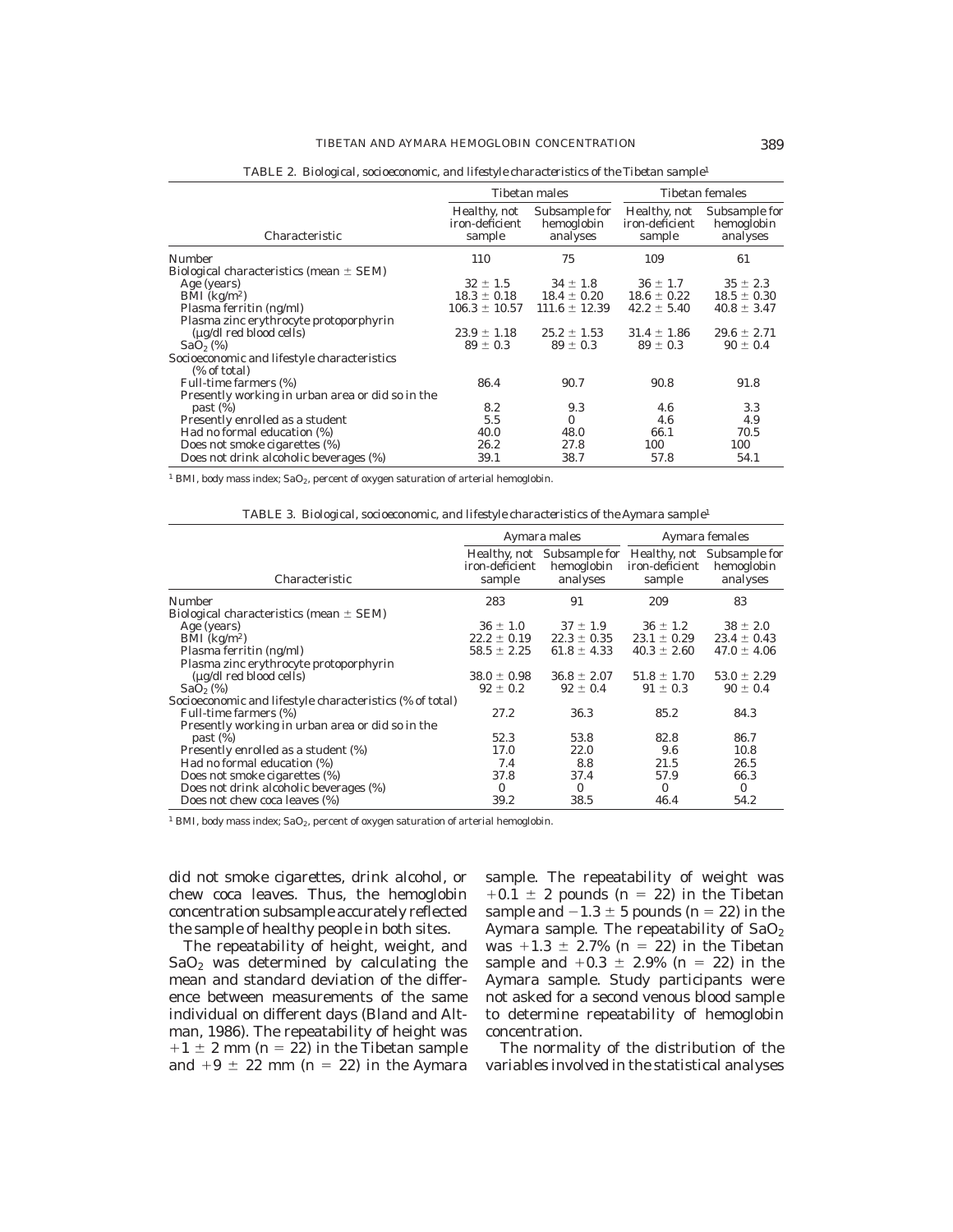

Fig. 1. Scatter plot of Tibetan and Bolivian Aymara hemoglobin concentration with age. **A:** Males. **B:** Females.

(age, BMI,  $SaO<sub>2</sub>$ , and hemoglobin concentration) was evaluated by the inspection of probability plots displaying the observed cumulative proportions of each variable plotted on the y-axis against the expected cumulative proportions under the assumption of a normal distribution of that variable plotted on the x-axis. The data points clustered about the straight line  $y = x$ , and no values deviated markedly from that line. Therefore, it was concluded that they were distributed normally in the males and females from both study sites.

Means and standard errors of the mean are reported. The t-tests address the hypothesis of population differences, and correlation-regression analyses describe the strength of association between hemoglobin concentration and other physical characteristics. Maximum likelihood variance decomposition methods that are available in the computer program PAP (Hasstedt, 1989), as modified by Blangero (1993), provide information regarding the relative importance of covariates, additive genetic, shared household environment, and random environmental effects on phenotypic variation in hemoglobin concentration. This approach uses maximum likelihood estimation techniques to partition the variance in a trait into components that are attributable to additive genetic factors and environmental factors while allowing for the systematic influence of known covariate effects. The heritability,  $h^2$ , is determined as the proportion of additive genetic variance relative to the total phenotypic variance. The Tibetan sample was composed of eight pedigrees ranging in

**Tibetan** 

 $\bullet$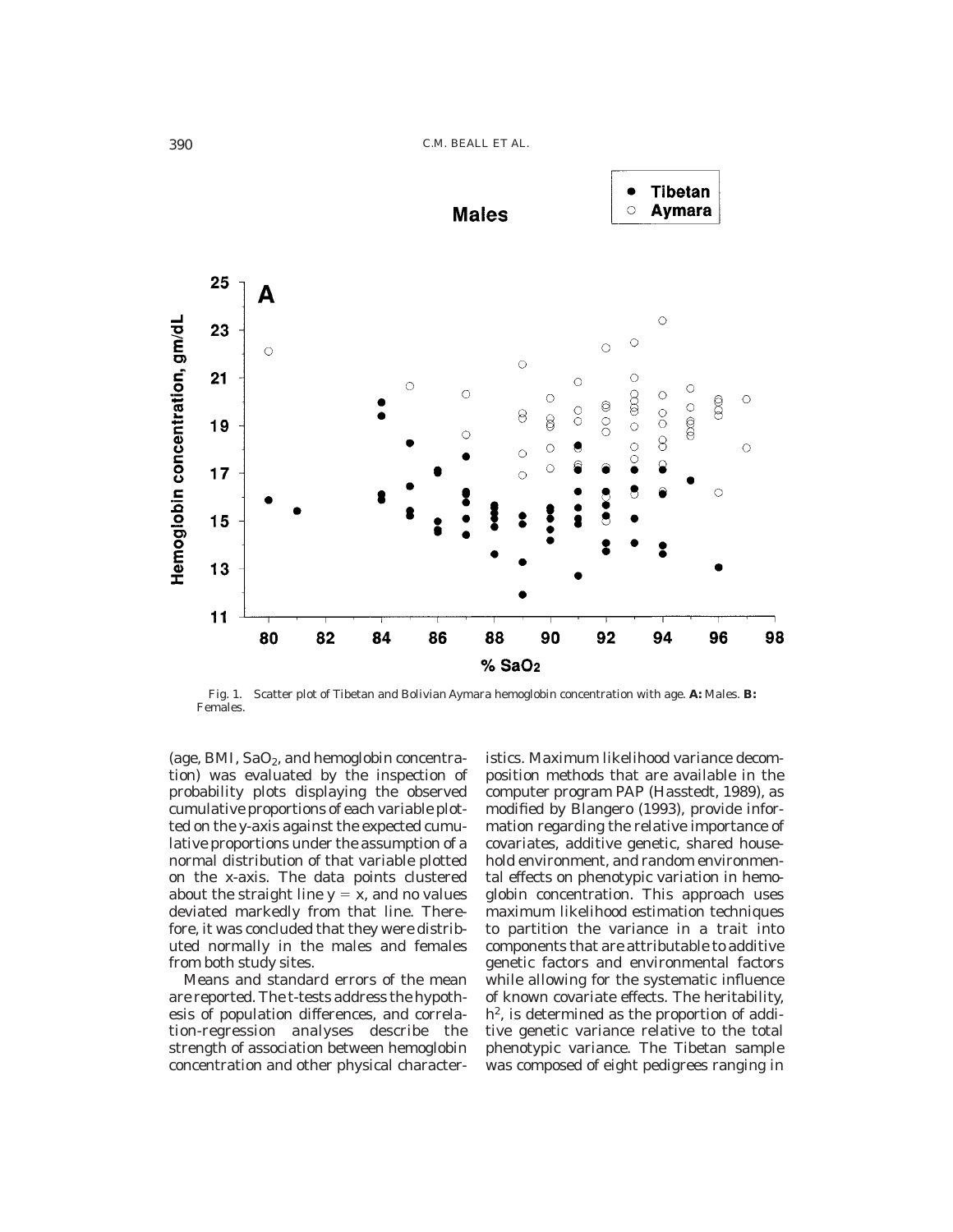

size from 2 to 67 people and 13 unrelated individuals who were retained in the analysis to improve parameter estimation. The Bolivian sample consisted of 13 pedigrees with between 2 and 90 individuals and an additional 18 independent individuals who were included in the analysis. Pedigrees were constructed by using all available information on relationships between individuals obtained from the genealogies provided by the study participants. Individuals were defined as belonging to a pedigree if they were biologically related to anyone else in the pedigree.

#### **RESULTS**

The Tibetan male sample had a mean hemoglobin concentration of  $15.6 \pm 0.17$ gm/dl, with a range of  $11.9-20.0$  (n = 75). The Aymara male sample had a 3.5 gm/dl higher mean of 19.1  $\pm$  0.18 gm/dl, with a range of 15.0–25.1 (n = 91; t =  $-13.8; P <$ 0.05). The Tibetan female sample had a mean hemoglobin concentration of 14.2  $\pm$ 0.14 gm/dl, with a range of  $12.4-17.6$  (n = 61). The Aymara female sample had a 3.6 gm/dl higher mean of  $17.8 \pm 0.23$  gm/dl, with a range of 11.8–23.6 ( $n = 83$ ;  $t = -13.0$ ;  $P < 0.05$ ) for Aymara. By study design, the difference was not explained by differences in the prevalence of iron deficiency.

Additional analyses evaluated the potential influence of biological factors contributing to the lower Tibetan hemoglobin concentration. Figure 1 presents scatter plots of hemoglobin concentration with age and illustrates that Tibetans had lower hemoglobin concentration at all ages. Both male samples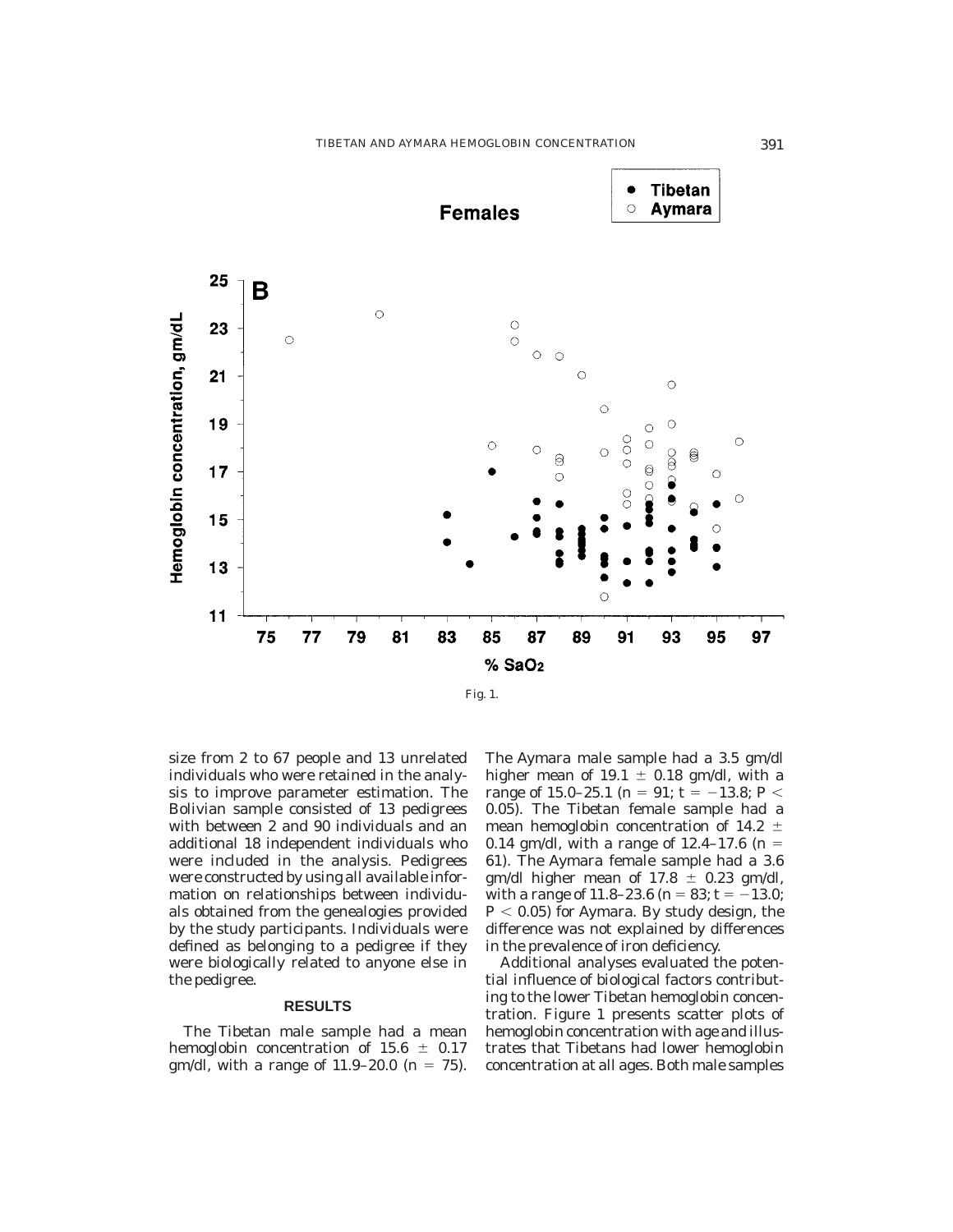| Group           | Age                     | <b>BMI</b>              | SaO <sub>2</sub>         |
|-----------------|-------------------------|-------------------------|--------------------------|
| Tibetan males   | $r = 0.06$ , $n = 75$   | $r = 0.07$ , $n = 75$   | $r = -0.26$ , * $n = 68$ |
| Tibetan females | $r = -0.08$ , $n = 61$  | $r = 0.02$ , $n = 60$   | $r = -0.08$ , $n = 58$   |
| Aymara males    | $r = 0.15$ , $n = 91$   | $r = 0.24$ , * $n = 90$ | $r = -0.14$ , $n = 62$   |
| Aymara females  | $r = 0.29$ , * $n = 83$ | $r = 0.39$ , * $n = 78$ | $r = 0.63$ , * $n = 46$  |

*TABLE 4. Bivariate correlations of hemoglobin concentration with age, BMI, and SaO2 in the Tibetan and Bolivian Aymara samples*<sup>1</sup>

 $^1$  BMI, body mass index; SaO<sub>2</sub>, percent of oxygen saturation of arterial hemoglobin.<br>\*  $P$  < 0.05.



Fig. 2. Scatter plot of Tibetan and Bolivian Aymara hemoglobin concentration with body mass index (BMI). **A:** Males. **B:** Females.

and Tibetan females had stable hemoglobin concentration across the reported age span, whereas Aymara females exhibited a small, significant, positive correlation between hemoglobin concentration and age (Table 4). Figure 2 presents scatter plots of hemoglobin concentration with BMI and illustrates that Tibetans had lower hemoglobin concentrations in the BMI ranges where there was

overlap. Aymara had significantly higher hemoglobin concentration at higher BMI, whereas Tibetans did not. Figure 3 shows that Tibetans had lower hemoglobin concentration at all  $SaO<sub>2</sub>$ . Tibetan males had a small, significant, negative correlation, and Aymara females had a moderate, significant, negative correlation of hemoglobin concentration with  $SaO<sub>2</sub>$ . The three Aymara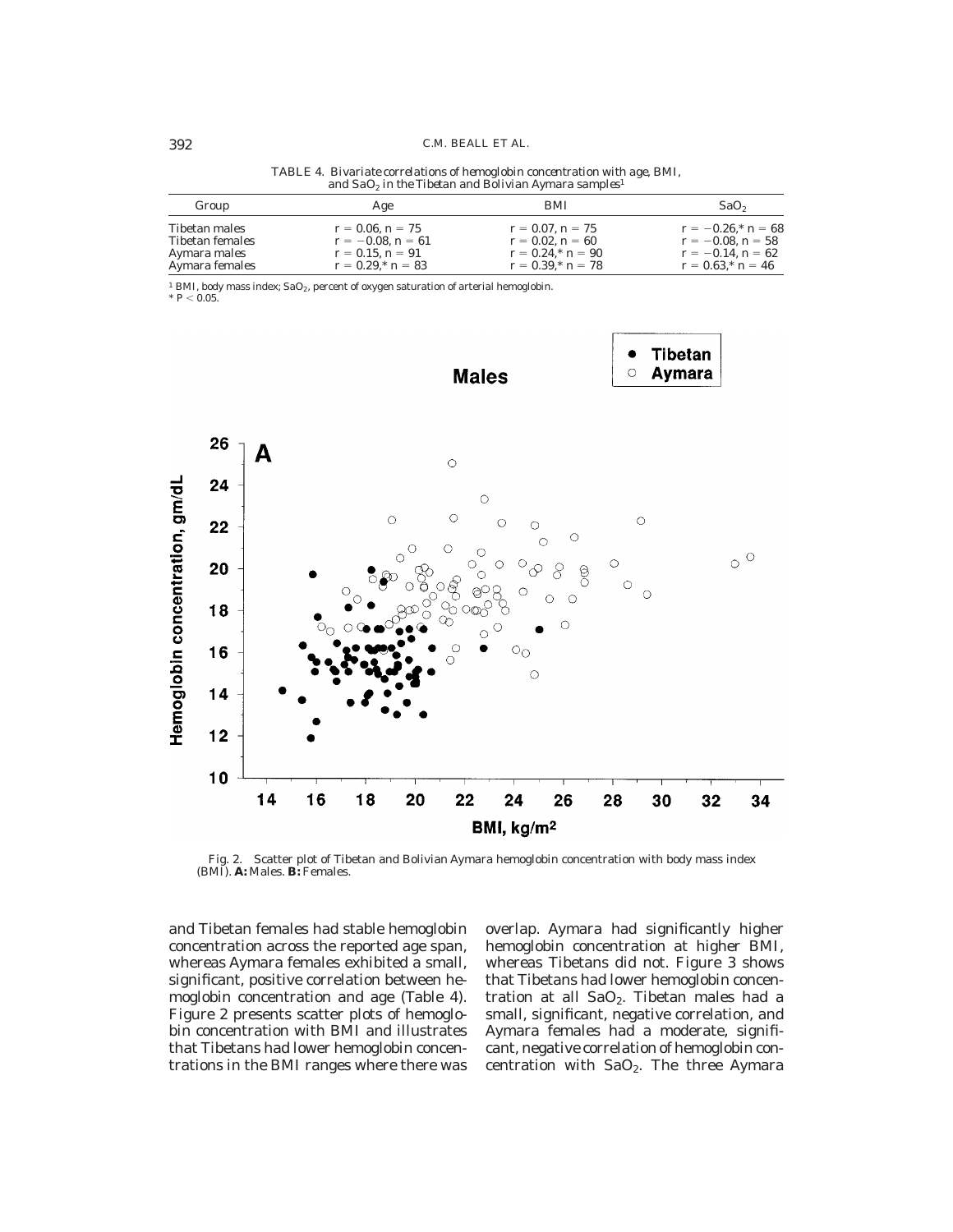

women with low  $SaO<sub>2</sub>$  did not account for this finding (a correlation analysis excluding them yielded an  $r = -0.51$ ;  $P < 0.05$ ).

The heritability  $(h^2)$  of hemoglobin concentration in the Tibetan and Aymara samples was  $0.86 \pm 0.14$  and  $0.87 \pm 0.12$ , respectively, considering sex, sex-specific age, and age2, smoking, and BMI effects as covariates. These results indicated that between 86% and 87% of the phenotypic variance in hemoglobin concentration in each population sample was attributable to additive genetic effects. There was no evidence for the significant effects of shared household environment in either sample.

#### **DISCUSSION**

These results confirm the body of evidence that Tibetan highlanders have lower hemoglobin concentration than their Andean counterparts at the same altitude. They strengthen the inference of population differences by indicating that the difference is not an artifact of iron deficiency. Iron-deficiency anemia in the Tibetan sample is extremely unlikely to account for the differences between these two samples, because irondeficient individuals were eliminated from both samples based on values of two laboratory tests of iron status. The absence of iron deficiency was defined as having ferritin above a standard cut-off value of 12 ng/ml and zinc erythrocyte propoporphyrin below a standard cut-off value of 70 µg/dl red blood cells. Because chronic inflammation can cause elevation of both indicators, there was an acknowledged potential for inclusion of false positives—chronically ill individuals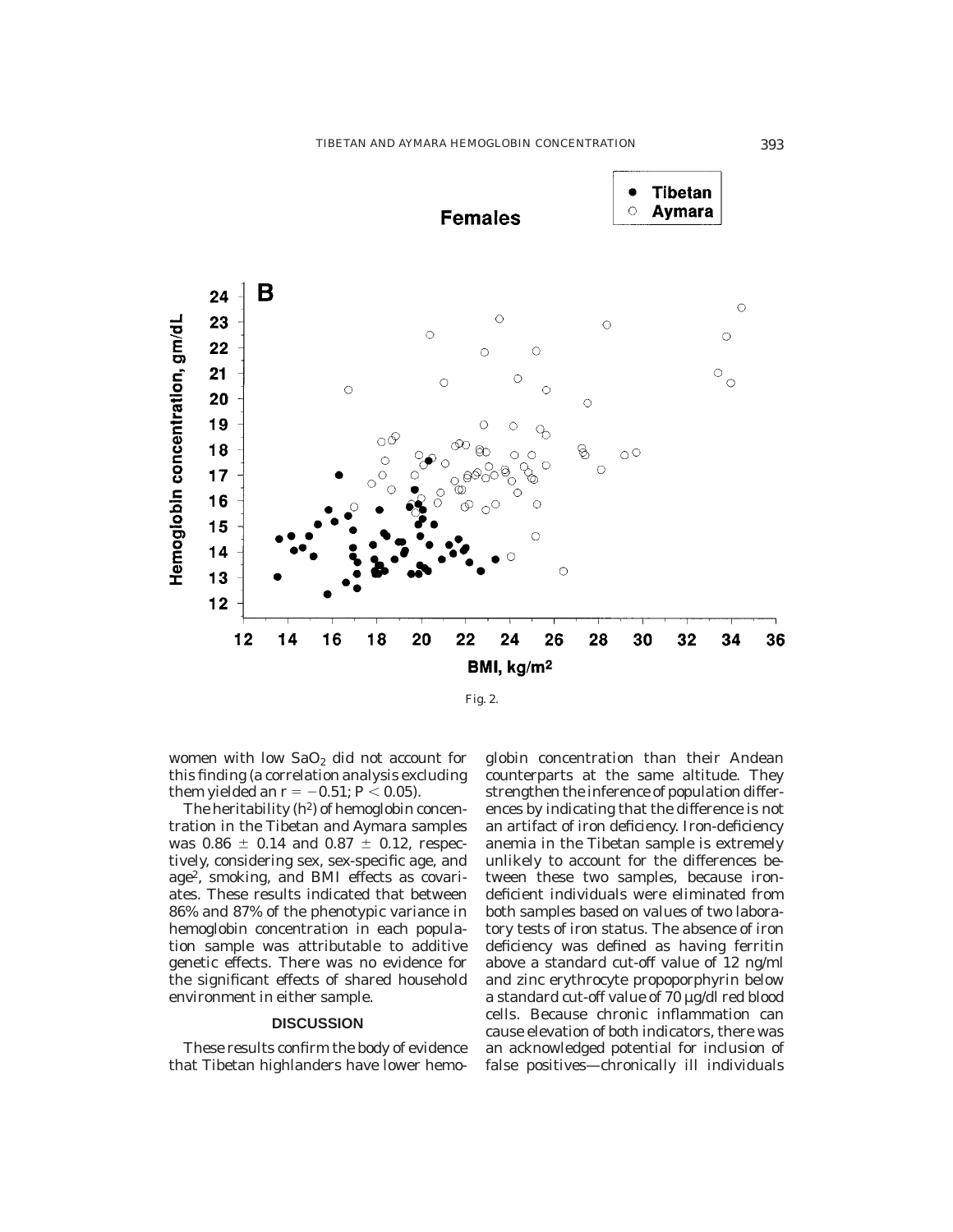

Fig. 3. Scatter plot of Tibetan and Bolivian Aymara hemoglobin concentration with percent oxygen saturation (SaO<sub>2</sub>). **A:** Males. **B:** Females.

without iron reserves with ferritin that was nevertheless within the normal range due to their illness. The high cut-off for zinc erythrocyte protoporphyrin countered this by potentially eliminating some individuals with high zinc erythrocyte protoporphyrin values due to infection alone. Epidemiological or laboratory data on chronic inflammation were not available for these two samples. Health was evaluated by self report, and those reporting chronic illness were not included in the sample for analysis. Thus, it is unlikely that widespread, chronic inflammation accounts for the lower Tibetan hemoglobin concentration. Folate deficiency was extremely unlikely to account for the lower Tibetan hemoglobin concentration, because the Tibetan staple food was whole grain barley, a rich source of folate. Overall, it is

unlikely that hemoglobin synthesis was limited by nutritional constraints in the Tibetan sample.

It is also improbable that air pollution from cigarette smoking (see, e.g., Ramirez et al., 1991) or burning biomass fuels (wood and dung) for domestic cooking and heating (see, e.g., Norboo et al., 1991) accounts for the higher Aymara hemoglobin concentration. Both practices could exacerbate hypoxia by producing carbon monoxide, which binds to hemoglobin to form carboxyhemoglobin and thereby reduces the amount of oxyhemoglobin and may stimulate a compensatory increase in erythropoiesis and hemoglobin concentration. However, the Aymara sample had substantially lower risk of these forms of pollution. Smoking was much lighter among Aymara than Tibetan males.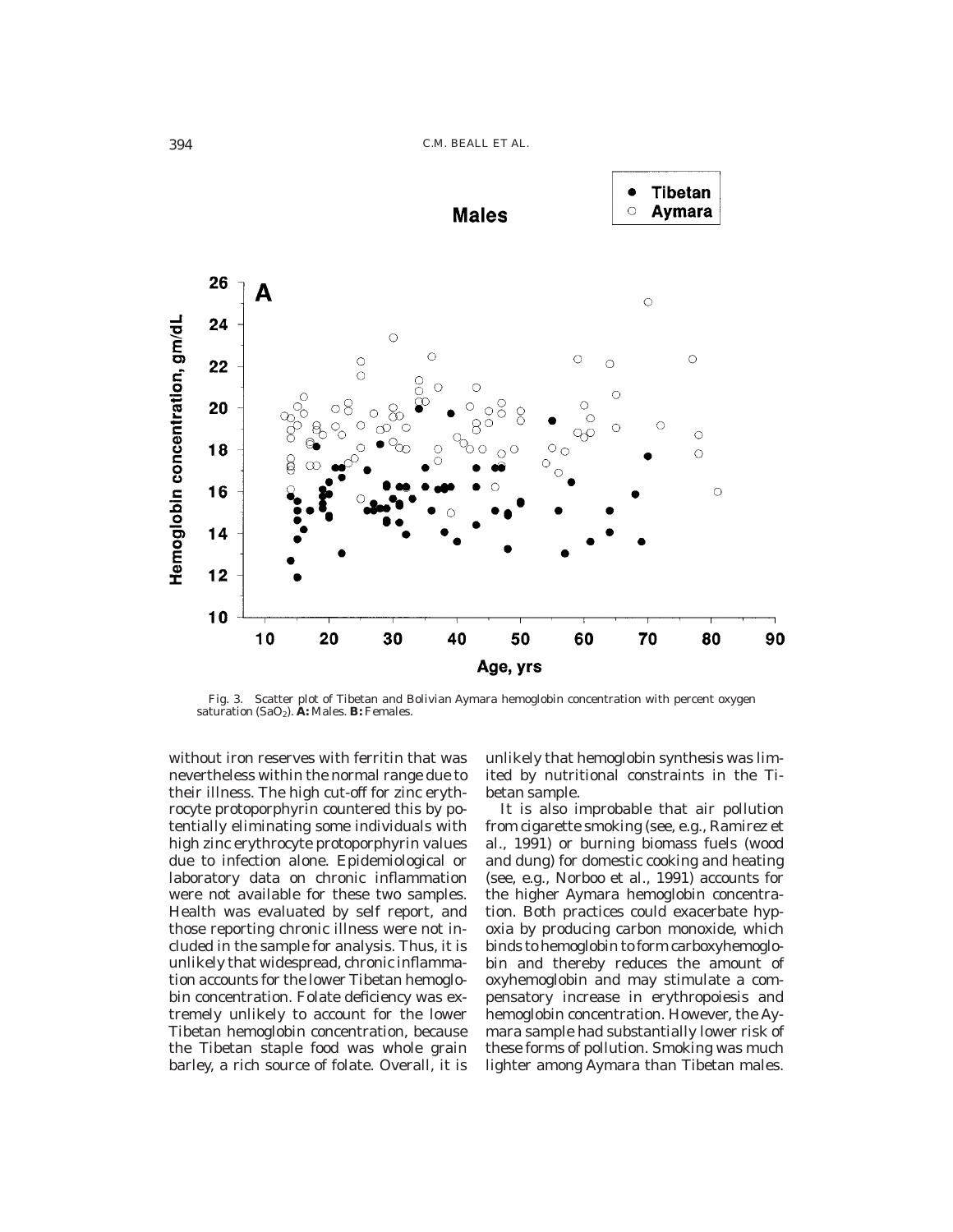



Most Aymara males who reported cigarette smoking claimed only occasional smoking at parties. Just 6% of theAymara males smoked daily compared with 69% of Tibetan males. Similarly, just 1% of the Aymara females reported smoking cigarettes daily, whereas the rest of the female smokers reported only occasional smoking at parties. Exposure to indoor air pollution from biomass fuels was evaluated by using answers to interview questions about the location of the kitchen (attached to the house or in a separate structure) and the type of fuel used (wood, dung, or propane). Only 20% of Aymara males and 17% of Aymara females reported having kitchens in the house, and only 6% of Aymara males and 10% of Aymara females reported using wood fuel only (another 69% of males and 71% of females reported using both wood and propane gas). In contrast, the

Tibetans all had kitchens attached to the house and burned both wood and dung. [Alternatives were not available in the villages. After one of the investigators (C.M.B.) walked through them to confirm that there were no detached kitchens and talked with several informants to ascertain that the reported kitchen and fuel-use pattern was uniform, those questions were dropped from the questionnaire shortly after the beginning of the study.] The lighter smoking of Aymara males and the lower proportion of people exposed to daily biomass fuel burning in the house both argue against the possibility that indoor air pollution accounts for their higher hemoglobin concentration.

The substantially lower (nearly 20%) Tibetan than Aymara hemoglobin concentration in the present study was unlikely to reflect systematic differences in recruitment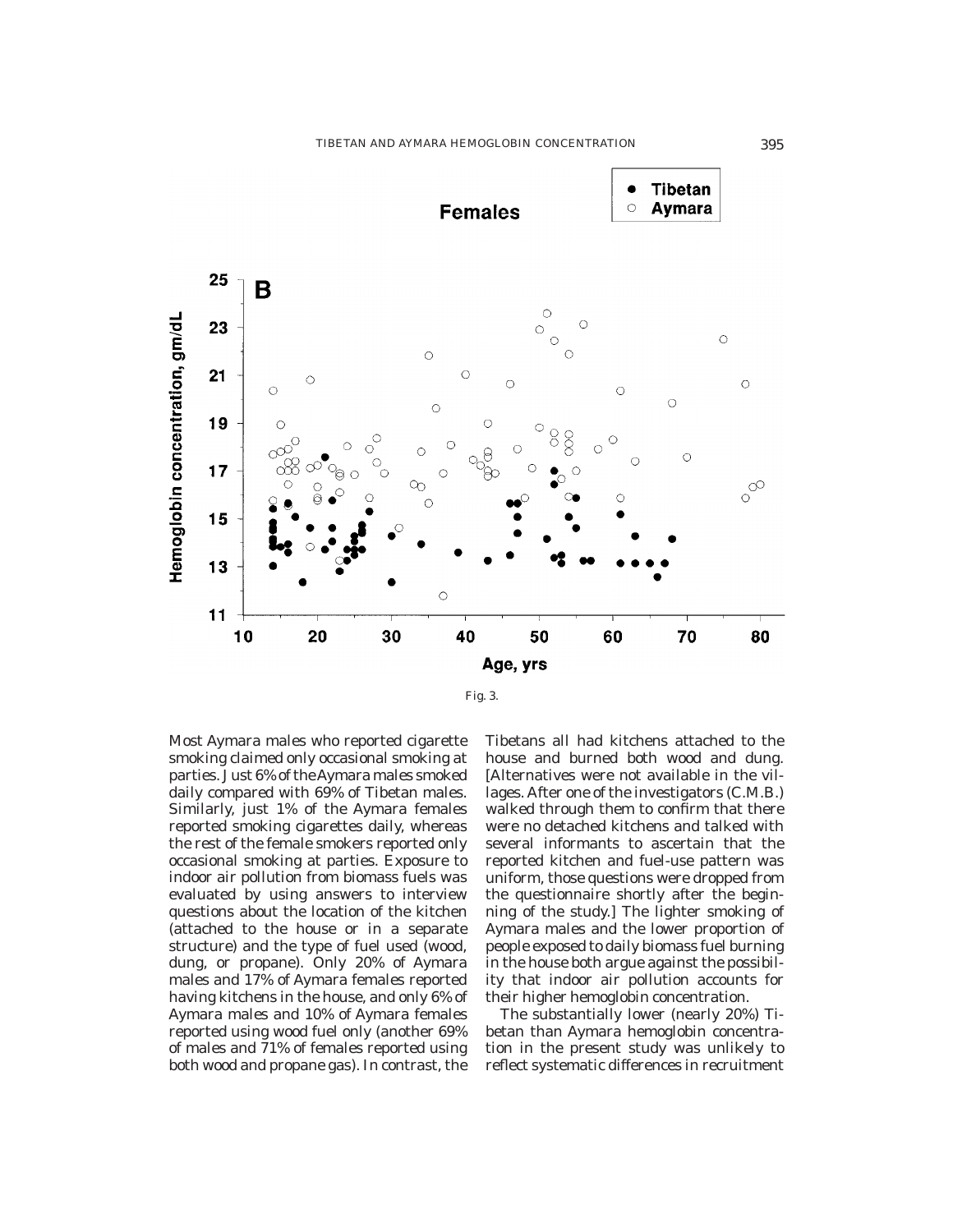*TABLE 5. Summary of analyses of covariance of site differences in hemoglobin concentration using age, BMI, and SaO2 as covariates*<sup>1</sup>

|        |              |     |          |               | Adjusted mean<br>hemoglobin<br>concentration<br>(adjusted for<br>age, BMI, $SaO2$ ) |      |
|--------|--------------|-----|----------|---------------|-------------------------------------------------------------------------------------|------|
| Source | SS           | df  | MS       |               | F ratio Tibetan Aymara                                                              |      |
| Male   |              |     |          |               |                                                                                     |      |
|        | Model 428.44 |     | 4 107.11 | 47.83*        | 15.6                                                                                | 19.0 |
| Error  | 279.92 125   |     | 2.24     |               |                                                                                     |      |
| Total  | 708.36       | 129 |          |               |                                                                                     |      |
| Female |              |     |          |               |                                                                                     |      |
| Model  | 417.00       | 4   |          | 104.25 47.03* | 14.3                                                                                | 17.8 |
| Error  | 210.57       | 95  | 2.22     |               |                                                                                     |      |
| Total  | 627.57       | 99  |          |               |                                                                                     |      |

 $^1$  BMI, body mass index;  $\mathrm{SaO}_2$  , percent of oxygen saturation of arterial hemoglobin; df, Degrees of freedom.<br>\* *P* < 0.05.

or measurement technique, because both were controlled by study design and implementation. The process of subject recruitment was the same in both sites, and similar proportions of households and individuals participated. Ethnicity was established on the basis of birth in a traditional Tibetan or Aymara rural area and use of the native language. Although more Aymara than Tibetan participants had been exposed to urban life, and more Aymara lived outside the study community, this did not explain the sample differences. There was an insignificant trend toward lower hemoglobin concentration in the Aymara with urban exposure (defined as past or current work or residence in La Paz), and there was an insignificant trend toward higher hemoglobin concentration in the few Tibetans with urban exposure (Lhasa). The analytic procedures were the same in the two sites. Only data obtained on days when the field spectrophotometer provided transmittance readings of the control/calibrating solutions within 2% of the expected values were used. Thus, a systematic or time-dependent assay bias was avoided.

The population differences were not due to the higher  $SaO<sub>2</sub>$  and BMI of the Aymara. This was evaluated by analyses of covariance, which are summarized in Table 5. The estimated mean hemoglobin concentration, adjusted for age, BMI, and SaO<sub>2</sub>, differed from the observed sample means by only 0.1 gm/dl.

The findings of the present study were broadly consistent with previous reports of similar samples. The Aymara male sample mean hemoglobin concentration was higher than that reported for other rural Aymara samples and resembled that for urban samples near the same altitude (for review, see Beall et al., 1990). The Aymara female mean was higher (by 1.5–2.0 gm/dl) than previously reported at 3,600–4,000 meters (see, e.g., Moreno-Black et al., 1984; Beall et al., 1990). The Tibetan male mean hemoglobin concentration was 1–2.5 gm/dl lower than that previously reported at 3,600– 4,000 meters altitude in rural Nepal and urban TAR (see, e.g., Adams and Shrestha, 1974; Adams and Strang, 1975; Groves et al., 1993; Sun et al., 1990; Zhuang et al., 1993).

The Tibetan mean and distribution of hemoglobin concentration closely resembled those of a United States sea-level sample drawn from the third National Health and Nutrition Examination Survey, 1988–1994 (NHANES III). The NHANES III was designed to represent the civilian, noninstitutionalized population of the United States aged 2 months and older (U.S. Department of Health and Human Services, 1996a–c). A sea-level sample comparable to the present samples was drawn from the published NHANES III data set by selecting ''whites'' 20–49 years of age residing in the United States but outside of the ''West'' (to exclude high-altitude residents of the mountain states) whose self-reported health was good, very good, or excellent and who were not iron deficient, as defined by the same two criteria employed in the present study. The United States sea-level male mean hemoglobin concentration was  $15.3 \pm 0.02$  gm/dl, with a range of  $10.4 - 18.7$  (n = 1703), and the United States sea-level female mean hemoglobin concentration was  $13.4 \pm 0.02$ gm/dl, with a range of  $5.2-16.9$  (n = 1797). These means were only 0.3 gm/dl and 0.8 gm/dl lower than Tibetan males and females, respectively, whereas they were 3.8 gm/dl and 3.4 gm/dl lower than Aymara. Figure 4 illustrates the similar cumulative frequency distributions of hemoglobin concentration for the United States and Tibetan samples in contrast to the Aymara curve,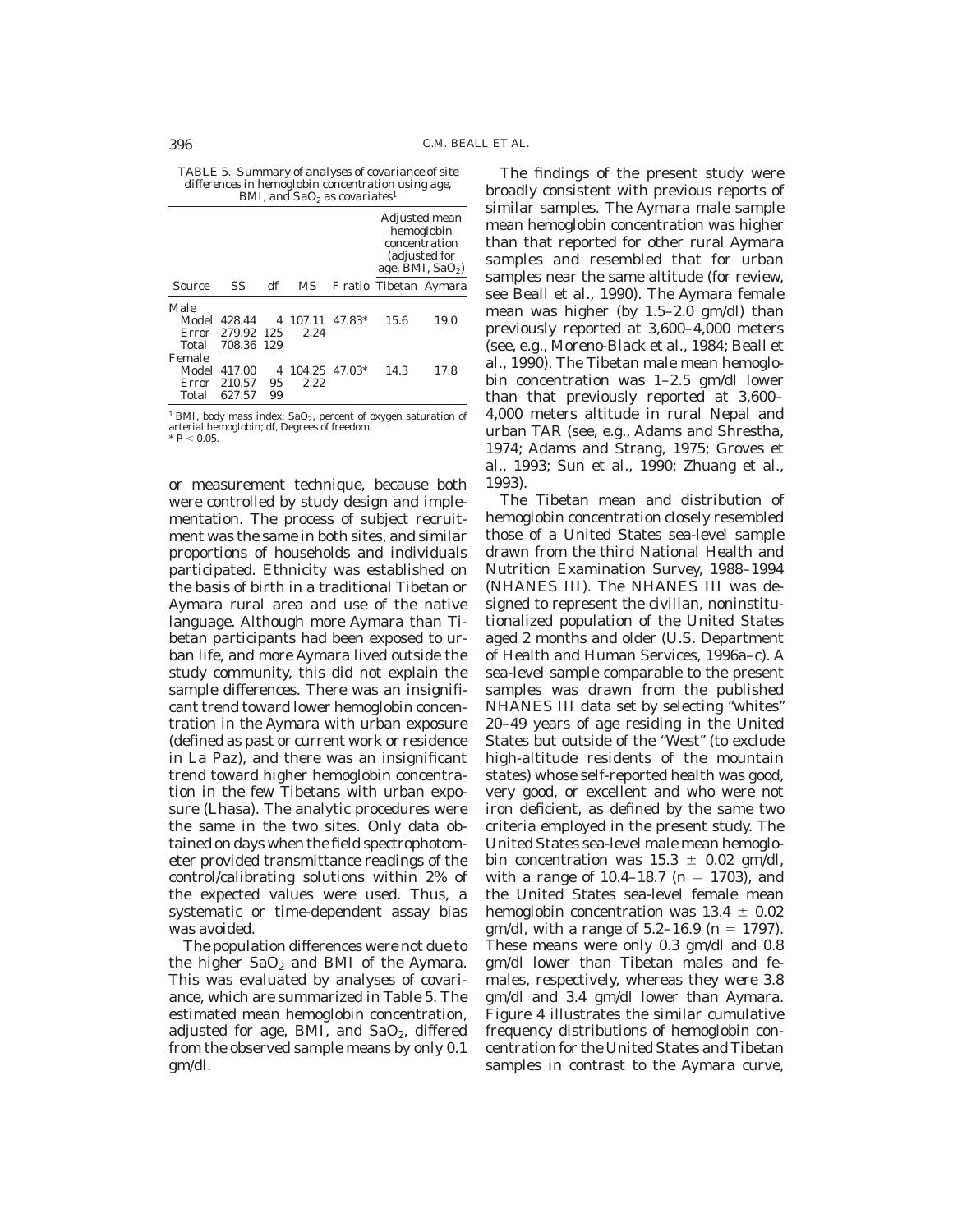which is shifted to the right by 3–4 gm/dl. The Tibetans in the present study lived at altitudes of 3,800–4,065 meters without significant erythrocytosis. This was also reported for a rural Tibetan sample at 3,250– 3,560 meters (Beall and Reichsman, 1984). However, another Tibetan sample at the extremely high altitude of 4,850–5,450 meters had mean male and female hemoglobin concentrations of 18.2 gm/dl and 16.7 gm/dl, respectively (Beall et al., 1987). That finding indicated that Tibetans can respond to highaltitude hypoxia with erythrocytosis; however, the hypoxic stimulus must be stronger than that encountered at the 3,800–4,065 meters of the present study. In contrast, Aymara had a marked erythrocytosis at these altitudes. These findings confirm earlier ones and strengthen the hypothesis that there are population genetic differences in the size of the hematological response to high-altitude hypoxia.

Identifying population differences in genetic factors that determine quantitative traits, such as hemoglobin concentration, requires several steps. A necessary first step is determining that genetic factors influence hemoglobin concentration in one or both samples. The present study estimated the proportion of phenotypic variance in hemoglobin concentration that was attributable to genetic factors (i.e., the heritability of hemoglobin concentration) in each population. Genetic factors accounted for 86% of the total variation in hemoglobin concentration in the Tibetan and 87% of the total variation in the Aymara sample. These  $h^2$ values are higher than the 66% for another high-altitude Tibetan sample (Beall et al., 1994), 59% for a sea-level Australian twin sample (Whitfield and Martin, 1985), and 48% for a sea-level sample of Canadian nuclear families (Perusse et al., 1987). An h2 of only 22% was reported for a sample that included two Chilean ethnic groups at three altitudes (Chakraborty et al., 1983). That finding was weakened by including different populations in different environments in a single calculation— $h^2$  values, by definition, are specific to a single population in a single environment. Overall, the present and previous studies indicate that genetic factors account for a large proportion of phenotypic variance in hemoglobin concentration in a wide range of altitudes and samples. The presence of significant genetic variance is a necessary prerequisite for natural selection. The high  $h^2$  values in the present study mean that both populations have a high potential for response to natural selection.

To determine whether the genetic factors that influence hemoglobin concentration in the Tibetan and Aymara populations are different requires additional information on the specific loci and alleles involved. This information is not presently available. However, the design and analysis of the present study suggest that the genetic factors are different. The present study sought to compare two populations in a single environment with respect to relevance for hemoglobin concentration by controlling for the major known environmental influences. The combination of the existence of variation in hemoglobin concentration, the common finding that 86–87% of the variation in hemoglobin concentration is attributable to genetic factors, and the large differences in population means suggest that different alleles influence the hematological response to highaltitude hypoxia in the two populations. These data do not identify the specific genetic factors underlying intrapopulation or interpopulation variation in response or provide insight into the mechanism. Possibilities include factors that attenuate or enhance hemoglobin concentration itself and pleiotropic or epistatic effects of alleles for other traits.

The Pen-Dri Tibetan and Ventilla Aymara samples described in this report differ in other oxygen-transport traits that are relevant to high-altitude adaptation. For example, the Tibetans had  $2-3\%$  lower SaO<sub>2</sub> than the Aymara, indicating that the same ambient hypobaric hypoxia results in greater Tibetan arterial hypoxia (Beall et al., 1998). At the same time, Tibetans had 1.5 times higher resting ventilation and roughly double the hypoxic ventilatory response (increase in ventilation upon exposure to further experimental hypoxia) of the Aymara (Beall et al., 1997). These findings, together with the lower Tibetan hemoglobin concentration, suggest that different combinations of quantitative traits have been selected for in these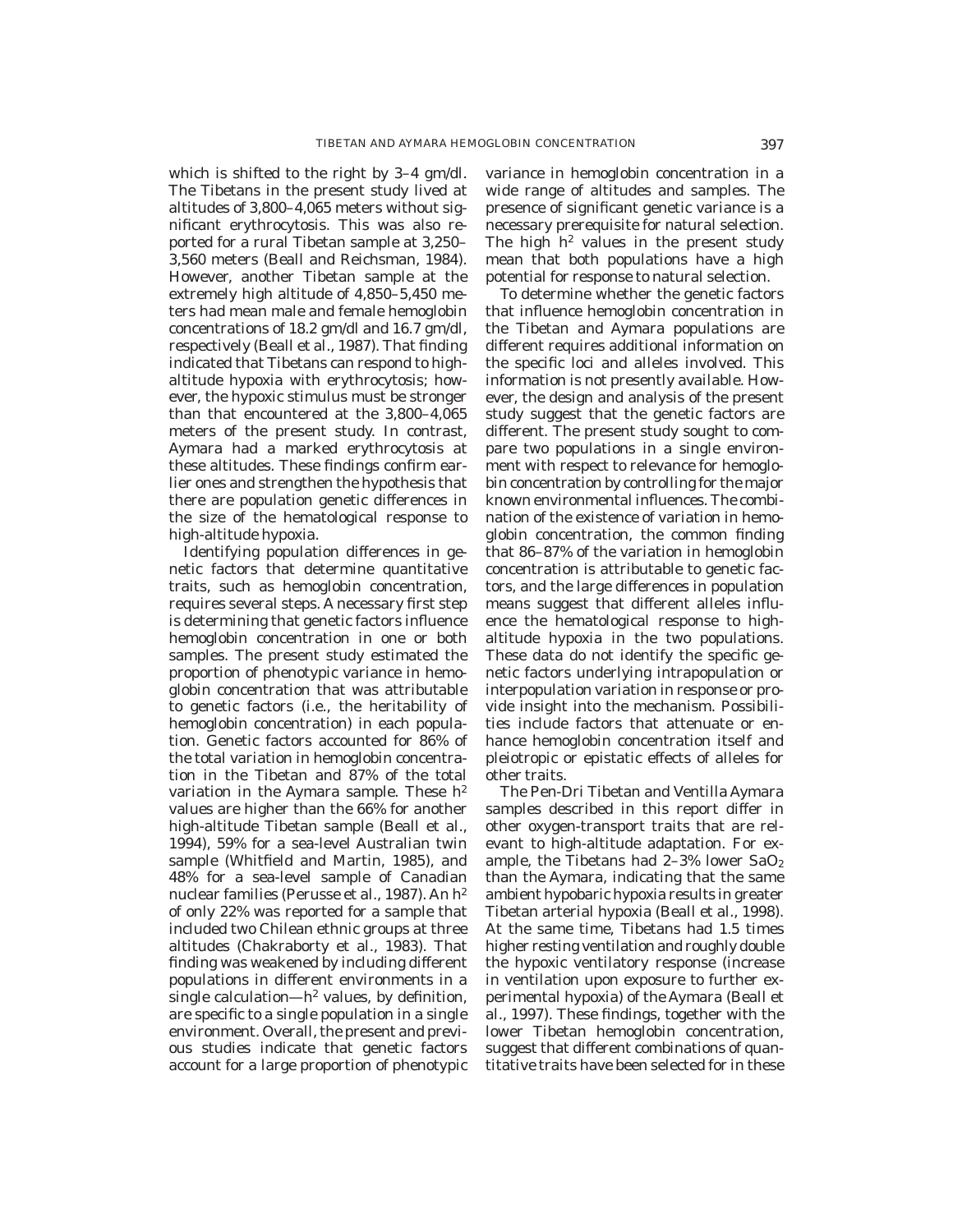



Fig. 4. Cumulative frequency distribution of United States, Tibetan, and Aymara hemoglobin concentrations. **A:** Males. **B:** Females.

two populations with millennia of exposure to the same stress of high-altitude hypoxia. They indicate that human biology is capable of more than one successful response to an environmental stress, and they pose broad questions about the origin of adaptations and the processes whereby populations come to differ in their adaptations. The Tibetan and Andean models of high-altitude adaptation provide a rich natural laboratory for addressing these questions.

## **CONCLUSIONS**

A sample of 136 male and female highaltitude Tibetans had mean hemoglobin concentrations that were 3.5–3.6 gm/dl lower than those from a sample of 174 male and female Aymara from Bolivia. The mechanism that produces the mean differences is not known; however, major environmental influences, such as iron deficiency, were controlled for in the present study. The  $h^2$ values of 86–87% demonstrated that genetic factors accounted for a very high proportion of phenotypic variance, and they revealed a high potential for the action of natural selection on hemoglobin concentration in both populations.

### **ACKNOWLEDGMENTS**

The authors thank the Tibet Academy of Social Sciences, Lhasa, Tibet Autonomous Region for hosting the Tibet portion of this field study. We are grateful to Mr. Ben Jiao and Mr. Tsering Puntsoh for assistance in Tibetan data collection and to Mr. Augustin Huaynoca, Mr. Marcelino Mamani, Mr. Rene Condori, Mr. Teodoro Vargas, and Mr. Marcelino Lopez for assistance in Bolivian data collection. Mr. Dennis Sepulveda performed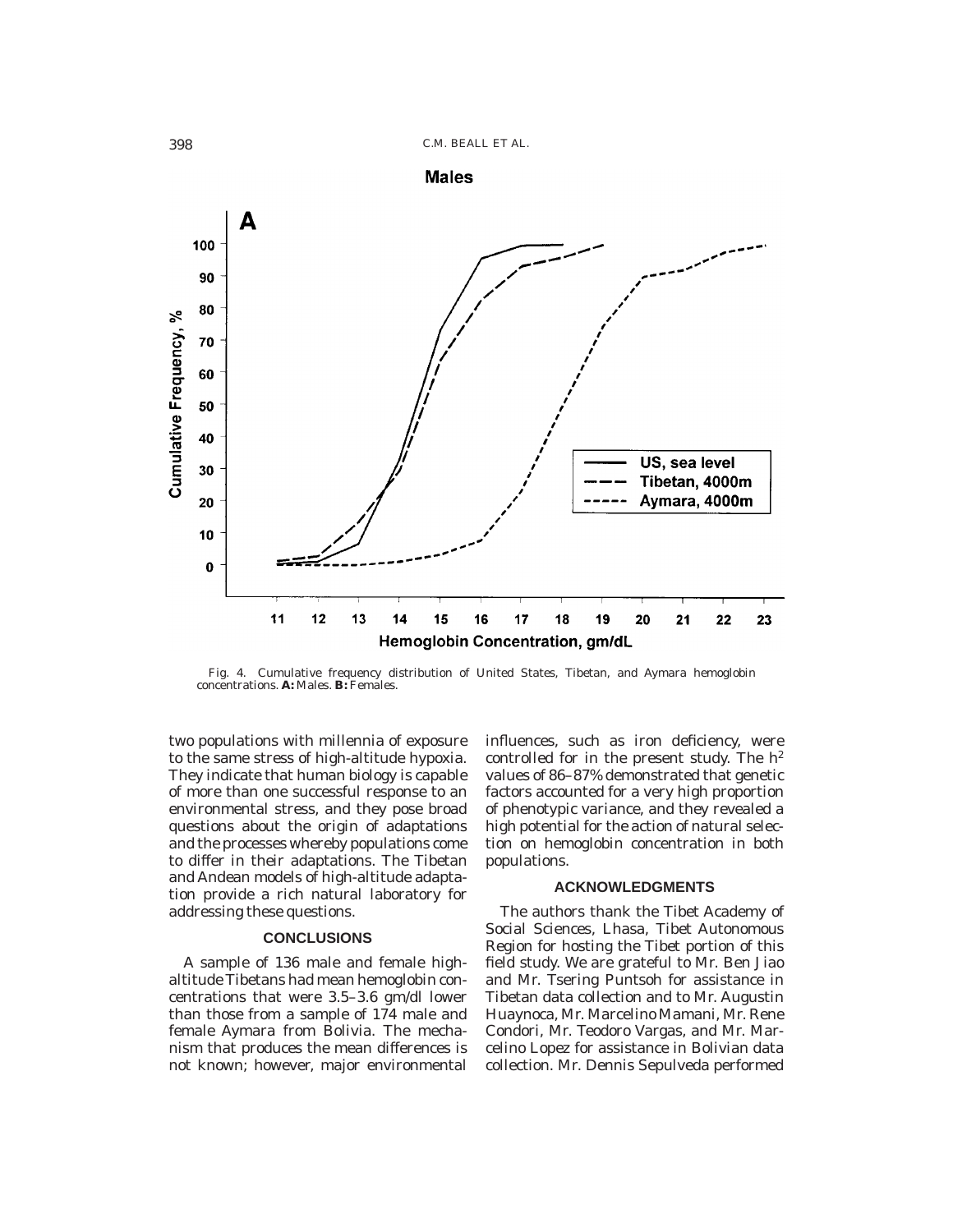

Fig. 4.

some of the Bolivian anthropometry and interviews. Ms. Linda Bowman and Ms. Judy Miniun performed laboratory analyses in Cleveland.

## **LITERATURE CITED**

- Adams WH, and Shresta SM (1974) Hemoglobin levels, vitamin B12, and folate status in a Himalayan village. Am. J. Clin. Nutr. *27:*217–219.
- Adams WH, and Strang LJ (1975) Hemoglobin levels in persons of Tibetan ancestry living at high altitude. Proc. Soc. Exp. Biol. Med. *149:*1036–1039.
- Beall CM, Goldstein MC (1990) Hemoglobin concentration, percent oxygen saturation and arterial oxygen content of Tibetan nomads at 4,850 to 5,460 meters. In JR Sutton, G Coates, and JE Remmers (eds.): Hyp-oxia: The Adaptations. Toronto, British Columbia: C. Decker, Inc., pp. 59–65.
- Beall CM, and Reichsman AB (1984) Hemoglobin levels in a Himalayan high altitude population. Am. J. Phys. Anthropol. *63:*301–306.
- Beall CM, Goldstein MC, and Tibet Academy of Social Sciences (1987) Hemoglobin concentration of pastoral nomads permanently resident at 4,850–5,450 meters in Tibet. Am. J. Phys. Anthropol. *73:*433–438.
- Beall CM, Brittenham GM, Macuaga F, and Barragan M (1990) Variation in hemoglobin concentration among

samples of high-altitude natives in the Andes and the Himalayas. Am. J. Hum. Biol. *2:*639–651.

- Beall CM, Blangero J, Williams-Blangero S, and Goldstein MC (1994) A major gene for percent of oxygen saturation of arterial hemoglobin in Tibetan highlanders. Am. J. Phys. Anthropol. *95:*271–276.
- Beall CM, Strohl KP, Decker MJ, Blangero J, Williams-Blangero S, Almasy L, Worthman CM, Goldstein MC, Vargas E, Villena M, Soria R, Alarcon AM and Gonzales C (1997) Ventilation and hypoxic ventilatory response of Tibetan and Aymara high altitude natives. Am. J. Phys. Anthropol. *104:*427–447.
- Beall CM, Almasy LA, Blangero J, Williams-Blangero S, Brittenham GM, Strohl KP, Decker M, Vargas E, Villena M, Soria R, Alarcon AM, and Gonzales C (1998) Percent oxygen saturation of arterial hemoglobin of Bolivian Aymara at 4,000 meters. Am. J. Phys. Anthropol. (submitted).
- Bland JM, and Altman DG (1986) Statistical methods for assessing agreement between two methods of clinical measurement. Lancet. *1:*307–310.
- Blangero J (1993) Statistical genetic approaches to human adaptability. Hum. Biol. *65:*941–966.
- Chakraborty R, Clench J, Ferrell RE, Barton SA, and Schull WJ (1983) Genetic components of variation of red cell glycolytic intermediates at two altitudes among the South American Aymara. Ann. Hum. Biol. *10:*174– 184.